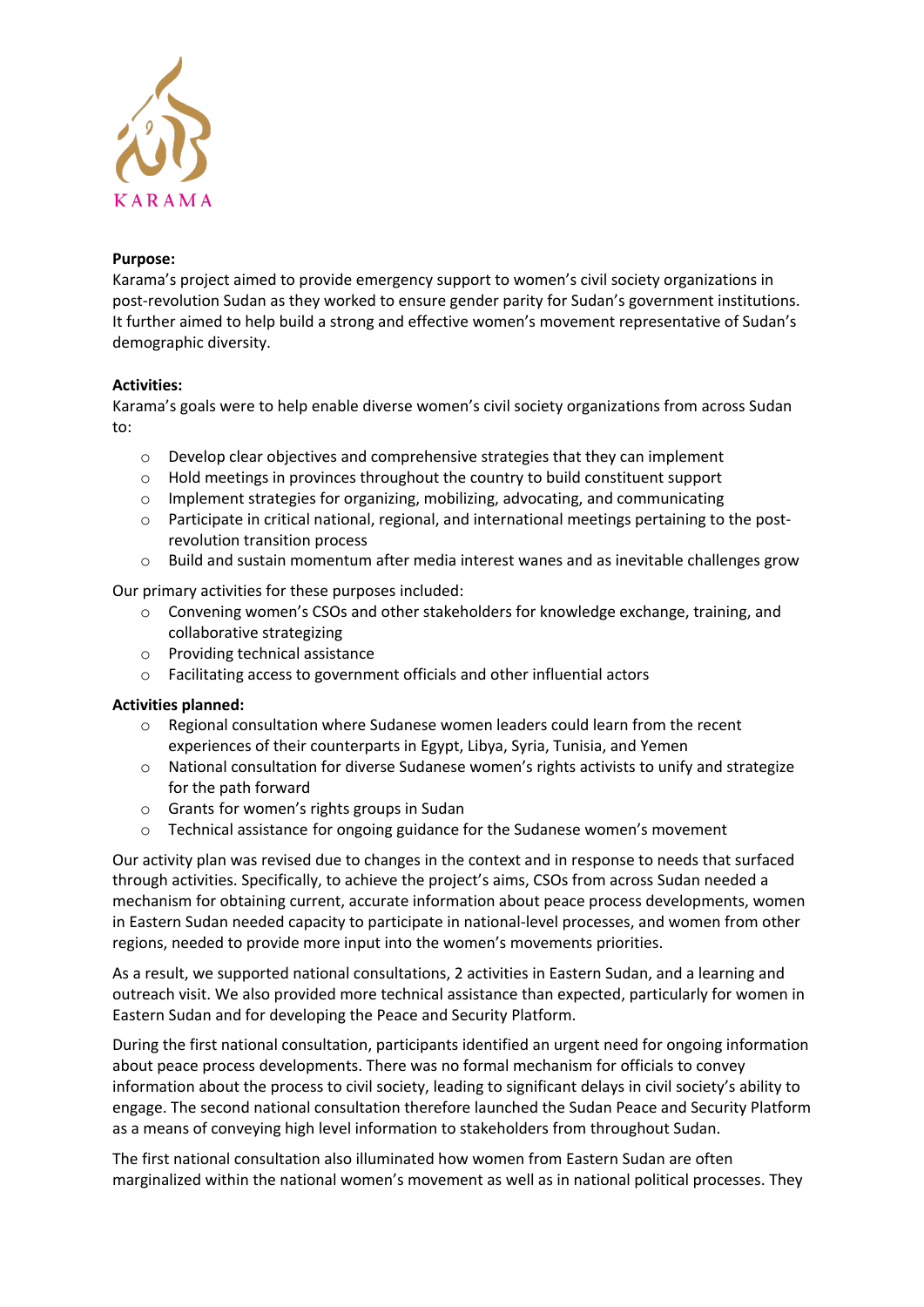needed support to develop their capacity to work together and elevate their priorities at the national level. The first activity in Eastern Sudan established a set of priorities for women's rights activists in the region. The second was a training to increase their capacity. Without these activities, they would have been unable to participate effectively at the national level.

#### **Partners organization:**

Karama's primary partner for this project was the Al-Ayam Center for Cultural Studies and Development. The Center is a well-established organization with experience in the peace-building field. It has strong connections with peace-building stakeholders in Khartoum and the states outside, with high credibility and respect among partners and the communities.

#### **Concrete outcomes of activities:**

*National Consultation I*: a) Priorities for women's organizations regarding the peace process were established; b) Strategy for meeting the need for timely, accurate information concerning peace process developments was identified; c) Need for capacity building for women's groups in Eastern Sudan was identified.

*National Consultation II*: a) Sudan Peace and Security Platform was launched as an information channel regarding peace process; b) Participants received high level information about current status of process; c) Second Platform meeting was planned.

*Eastern Sudan Consultation*: a) Participants developed a position paper for the peace talks, focused on the Eastern Process, including analysis and specific recommendations; b) Participants from across Eastern Sudan identified shared goals, gained understanding of their differences, and developed a strategy for working together to increase participation of women from Eastern Sudan in the peace process.

*Eastern Sudan Training Workshop*: a) The first women's rights network in the eastern region was established – Alliance of Women in East Sudan (AWES) – with young women at the helm; b) Participants gained new skills in network operations, building alliances, and strategic planning to contribute effectively to the peace process and the national women's network.

*Technical assistance*: Examples include a) preliminary discussions with over 30 organizations and political party representatives prior to first national consultation; b) ongoing discussions with national women's rights activists concerning options for adapting to major shifts in context and political dynamics; c) advising young women activists in Eastern Sudan regarding CSO and network operations, movement strategies, and engagement in the peace process; d) ensuring well-run activities with skilled facilitators, appropriate participants, clear agendas, and next steps; e) ensuring diverse demographic representation in activities.

*Facilitating advocacy opportunities:* a) New relationships were formed between women civil society leaders and influential actors including stakeholders from the embassies of Sweden, Canada, Netherlands, and Norway; European Union; UN Women; Sudan's High Council of Peace; Ministry of Labor and Social Development; and the Unit for Combating Violence against Women.

# **Particular challenges and obstacles faced including political and economic conditions in the country or region that influenced Karama's work:**

The reporting period coincided with multiple health, political, economic, and movement developments that presented challenges. While covid-19 and its effects (including economically) could not have been anticipated, the political and movement developments followed common postrevolution patterns.